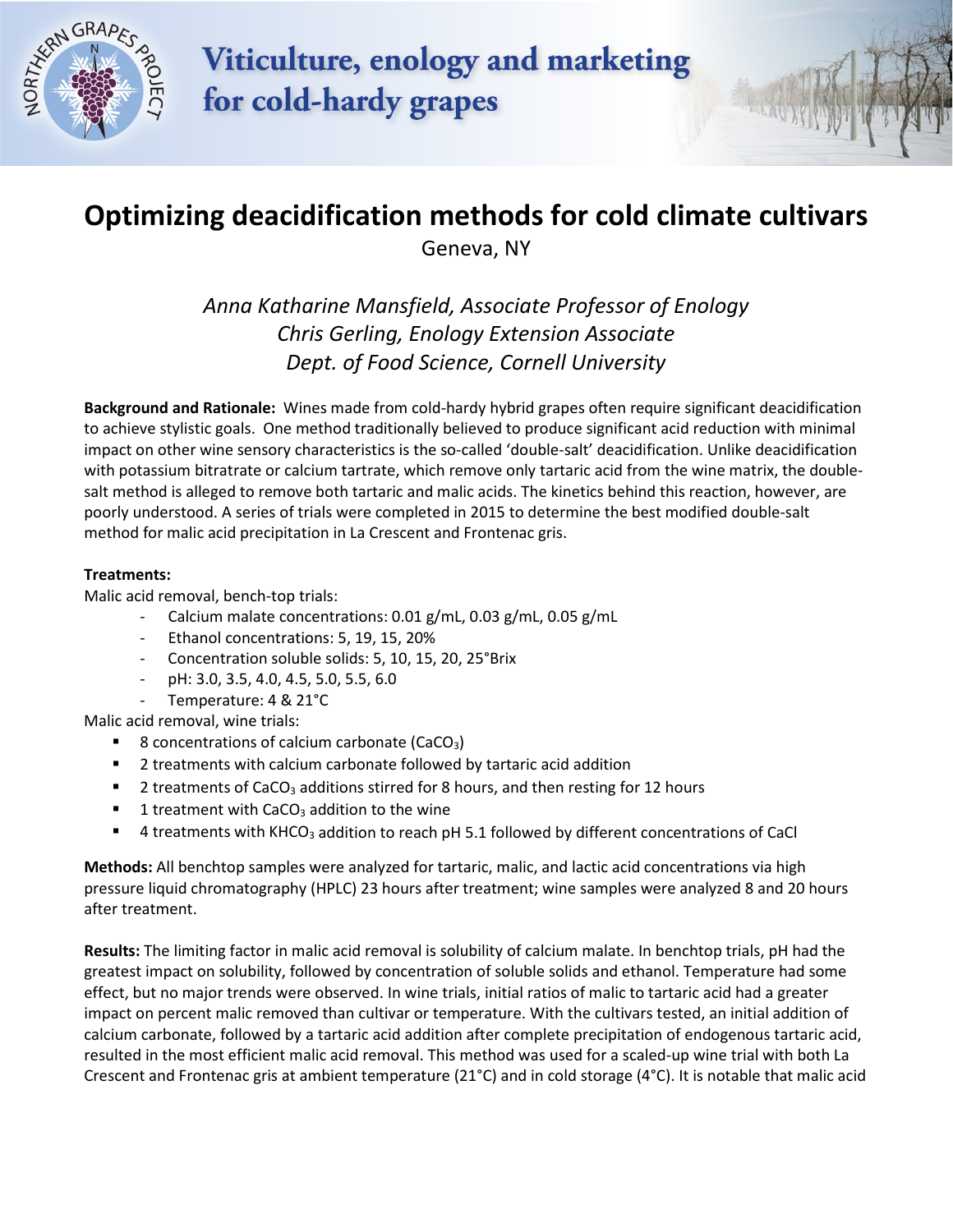loss was slightly higher at 21°C in Frontenac gris, but at 4°C in La Crescent (Figures 1 & 2.) Data analysis of consumer sensory studies of both wines is underway.



**Figure 1: Percent precipitation of malic acid in Frontenac gris wine at room temperature and in cold storage**



**Figure 2: Percent precipitation of malic acid in La Crescent wine at room temperature and in cold storage**